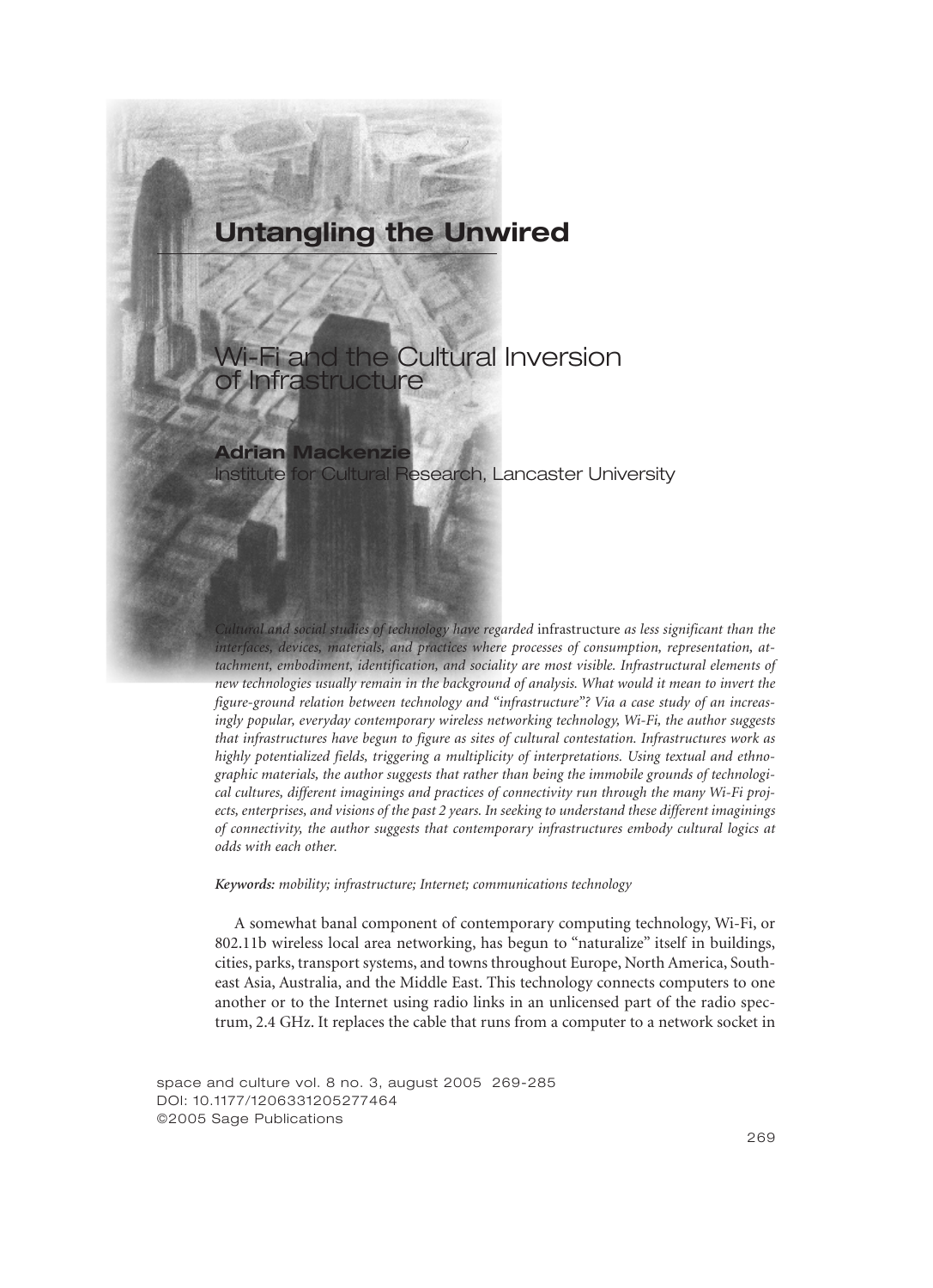the wall with an invisible radio link. Unlike the dazzle of Hollywood cinema's digital effects, the startling mobility of images in recent computer games, or the efflorescent sociality of mobile phones, Wi-Fi is hardly spectacular in any way, shape, or form. If it appears in images at all, it is toward the back of the catalogues of computer and electronics retailers. There, Wi-Fi has more affinity with piles of sandals on sale in a suburban supermarket than a site of political contestation over space, the city, mobility, and individuation. More often than not, it features as just one more line on the specifications of a new laptop computer.

Wireless computer networking is perhaps not a crucially important innovation in itself, just another ordinary ingredient in the mixture of digital communication networks rapidly extending through cities, towns, and sometimes the countryside in Europe, North America, and parts of the Asian Pacific. Wi-Fi, suggests a recent supplement on the state of telecommunications in the *Economist*, "is certainly useful…but it does not amount to an epochal shift" (Standage, 2003, p. 11), and yet a merely "useful" technology has attracted and continues to receive much media attention and commercial investment. It has set off a tremendous number of cultural-technological projects in which the "naturalness" of wireless networking is contested in diverse ways. The persistent media interest; the burgeoning commercial projects; the scattered, diverse popular and artistic projects; and the persistent hopes for wireless networks are enmeshed in complex ways. Wi-Fi appeared in 2002 in the aftermath of the "dot-com" crash or "techwreck" of early 2001.<sup>1</sup> Hopes were quickly pinned on Wi-Fi as a potential stimulant to the post–dot-com/techwreck entrepreneurial doldrums of Silicon Valley and dashed expectations of ongoing computer-driven information revolution. Because it appeared as a "next big thing" phenomenon, and because many companies investing heavily in it were also involved in the dot-com crash, Wi-Fi was almost instantly termed a "bubble" (Karif, 2003). As a cultural-technical phenomenon, it is haunted by the dwindling utopian social promise of the Internet as rejuvenated public sphere. Corporate ownership of network infrastructure looms large in current utopian-social interest in Wi-Fi. As new media and the Internet were quickly absorbed into diverse everyday performances over the past decade (Miller & Slater, 2000), the corporate assimilation of the Internet, hardly surprisingly, was effectively completed in the form of private and "public" network infrastructures (Sassen, 2000).

According to cultural theory, corporate assimilation of the new communications technologies tends to reject the relevance of places or practices that it does not create or manage (de Certeau, 1984, p. 201). As we will see, commercial promotion seeks to commodify and brand Wi-Fi using the discursive operators of "freedom" and "mobility." Yet this assimilation of Wi-Fi does not go uncontested. The constant appearance of new gadgets, devices, and practices that modify, alter, or hybridize Wi-Fi suggests that hopes for other forms of sociality and openness associated with communication technology still persist. That hopefulness is conditioned by the recent history of new media, particularly by a consciousness of the almost total commercial ownership and control of Internet and communications infrastructure (Galloway, 2004). The different practices, motifs, and performances of space, sociality, embodiment, and control entwining in Wi-Fi need then to be situated in the context of the ongoing development of new media and computer networks as sites of cultural construction of identity, value, mobility, work, space, and time.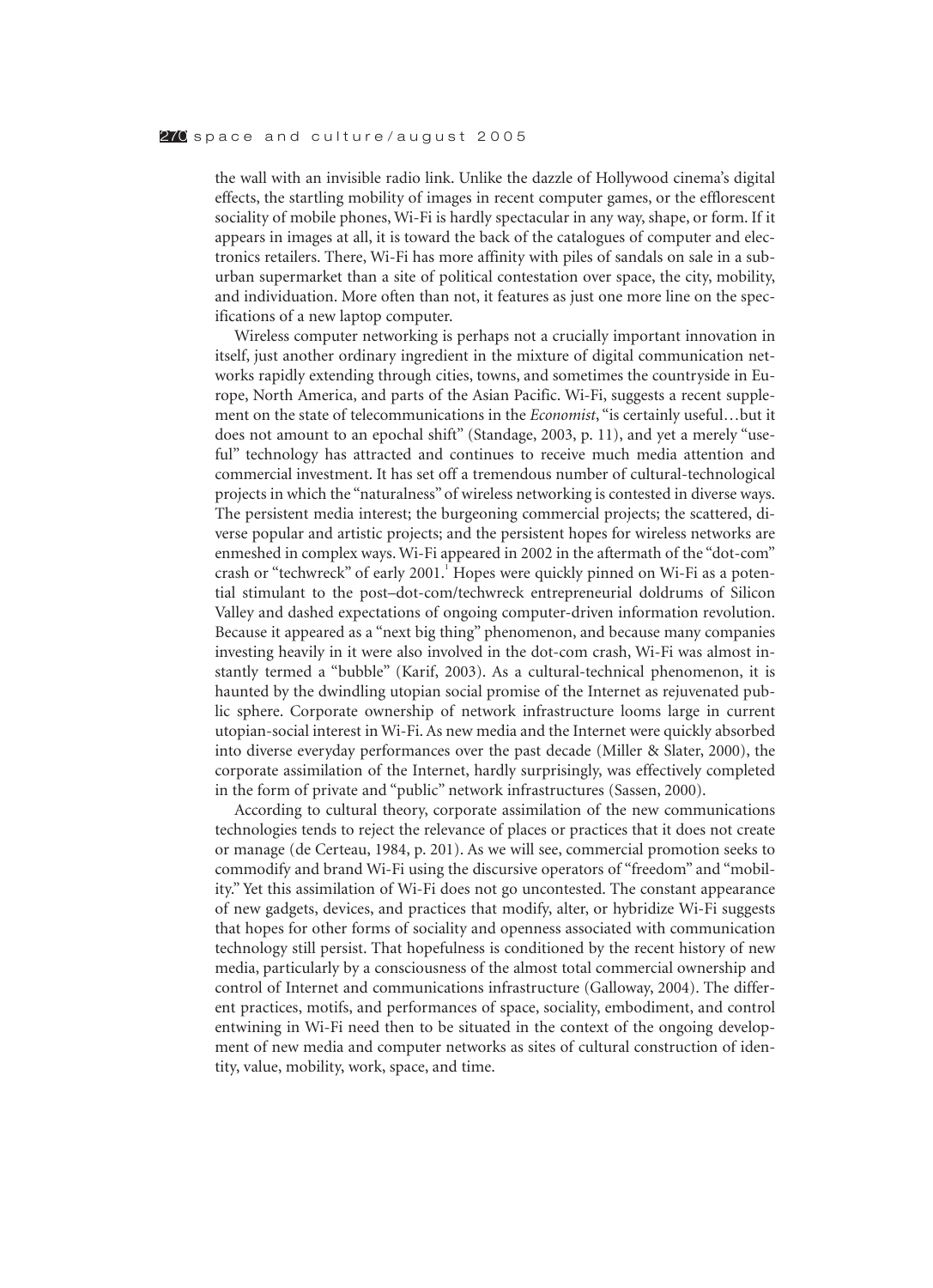# The Cultural Relevance of Wi-Fi: Visible Infrastructure

In the years 2002 to 2004, a day rarely passed in which some new Wi-Fi-related product, protocol, standard, project, or event was not announced. In addressing the practical imaginings of freedom, mobility, sociality, and connectivity associated with Wi-Fi, I draw on a variety of sources and research approaches to Wi-Fi's mutable nature, including interviews, ethnographic observation, and textual analysis. The broad variety of problems and contests associated with Wi-Fi cannot be analyzed here. Rather, particular attention is given to the infrastructural dimensions of Wi-Fi, to how it becomes visible as infrastructure and yet resists reduction to infrastructure. The "naturalization" of Wi-Fi as infrastructure is contentious for reasons that can be analyzed in terms of competing organizations of social-technical spaces of communication.

Communications infrastructure falls outside the frame of most accounts of new media and communications (contra this, see Graham, 2004). Very often, communication infrastructure seems just another component of the "technostructure," the general planning and ordering of places according to strategies governed by an abstract model of the production of information. It is regulated by government policy and owned by transnational telecommunication corporations. Infrastructure is "strategy" (de Certeau, 1984, p. xix) because it has a proper place from which relations to an exterior environment (the city, the country, the state, customers, competition) run in and out. Infrastructure is literally rendered invisible as ground: buried, walled off, above the ceiling, beneath the pavement. This invisibility parallels a certain analytical invisibility and immobility.

From the first, Wi-Fi explicitly contested the status of communication infrastructure as invisible background or foundation. Numerous statements and projects attested to the increasing interest in infrastructure as site of cultural and political contestation. Much mass media commentary on Wi-Fi focused on its potential as a popular or even democratic network infrastructure. For instance, writing in San Francisco–based *Wired* magazine in 2002, the well-known technological futurist Nicholas Negroponte (2002) described Wi-Fi as a way to overcome the problem of the corporate domination of the Internet, writing, "You have broadband telecommunications systems built by the people for the people." This interest in Wi-Fi as infrastructural element was quickly taken up by newspaper journalists and editors. The northern editor of the *Guardian*, a major daily U.K. newspaper, asked, "When you live in a deep, dark wood at the bottom of a bumpy lane, you get used to doing without services even in the booming city of Leeds.…Can FirstNet [a Wi-Fi Internet service provider] hook up this particle of the Guardian to the main office [in London]?" (Wainwright, 2003, p. 21). (The answer was "no": too many trees in the way in the "deep dark wood.") Articles on Internet connectivity in new places afforded by Wi-Fi abounded during 2002 and 2003. Many noncommercial projects to build broadband communications infrastructures independent of existing cable and telephone networks appeared in print media and on innumerable Web sites. These ranged across the hundreds of "wireless community" groups (Wireless Commons, 2003) wanting to "unwire" their local neighborhoods (Cohen, 2003), collective attempts to federate Wi-Fi networks nationally and internationally through "pico peering" agreements (*Pico Peering Agreement*,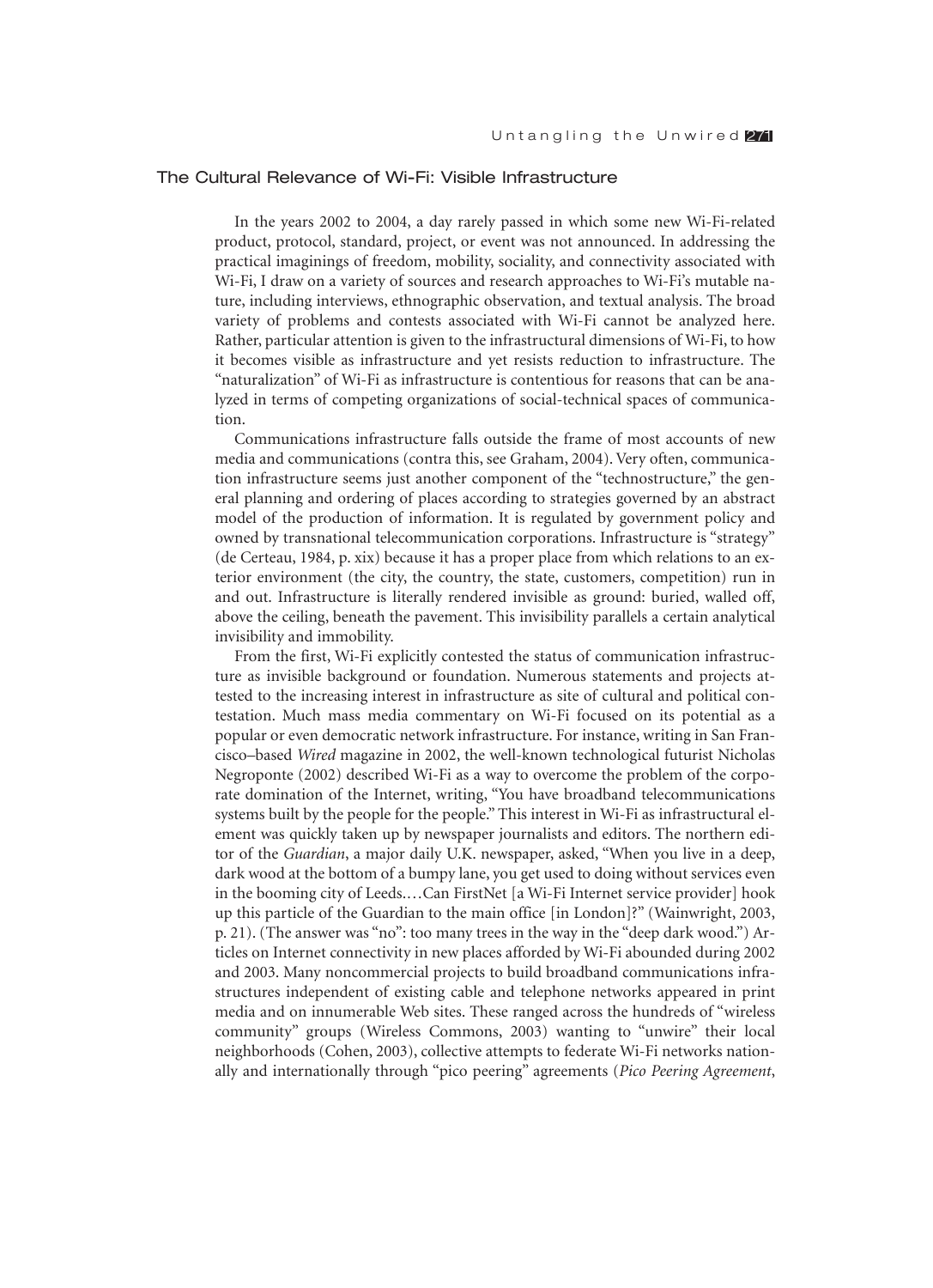2003) or through manifestoes and political platforms such as the *Wireless Commons Manifesto* (Wireless Commons, 2003).

Extravagant claims for information are nothing new. A decade ago, at a time when the information mythology of cyberspace as a place apart from everyday life was at high tide, Geoff Bowker (1994) wrote about the method of "infrastructural inversion" as a way of investigating how claims about technology emerge and circulate:

Take a claim that has been made by advocates of a particular piece of science/technology, then look at the infrastructural changes that preceded or accompanied the effects claimed and see if they are sufficient to explain those effects—then ask how the initial claim came a posteriori to be seen as reasonable. (p. 235)

What Bowker termed the "infrastructural inversion" was a way of making sense of extravagant claims by resituating them amid "the economic process of ordering social and natural space and time so that 'subjective' information can circulate freely" (p. 245). Infrastructural inversion is an analytical technique to render the unattended, invisible work that affords the mobility of information (e.g., on the Internet or on the financial networks) visible. This article both follows that suggestion in relation to Wi-Fi and reassesses it as a critical strategy. If some aspect of infrastructure attains a heightened visibility as site of desire, sociality, memory, and commodification, then the technique of "infrastructural inversion" may lack some of the traction it previously offered. Stated differently, in Wi-Fi and associated technologies, the infrastructure of information and mobile communication undergoes a cultural inversion into visibility.

#### How Do We Know What Wi-Fi Is?

Wi-Fi is defined as a technology that transfers information over short distances without physical connection (several hundred meters usually, although Wi-Fi enthusiasts and communications researchers have managed to extract transmissions over hundreds of kilometers using modified antennas). From the sheer variety of objects and projects associated with Wi-Fi, one thing that stands out is that the outline of the technology itself is not stable. Important aspects of it deform as different vectors of mobility and work, urban, and home life come to bear on it. Despite the publicity and the predictions of another dot-com–style bubble, Wi-Fi is not reducible to the setting up of commercial hotspots for wireless Internet access in offices, hotels, bars, cafés, and airports, nor to the "wireless community networks" in rural or urban areas.

Wi-Fi has given rise to an astonishing variety of projects, tactics, and artifacts over the past 2 years. Much early media attention in 2002 focused on the practices of "warchalking" and "wardriving." Roaming city streets with wireless-equipped laptop computers, warchalkers marked the presence of Wi-Fi networks in city streets and buildings using a lexicon of symbols drawn on sidewalks. These practices disappeared as quickly as they appeared (Hammersley, 2002). In their wake, wireless local area networking diversified into many projects, imaginings, and projections of movements of information. One symptom of diversity is the very rapid commodification and circulation of wireless hardware itself, which is now sold cheaply and often built directly into new computers as a standard feature (Intel's Centrino brand) to be used in the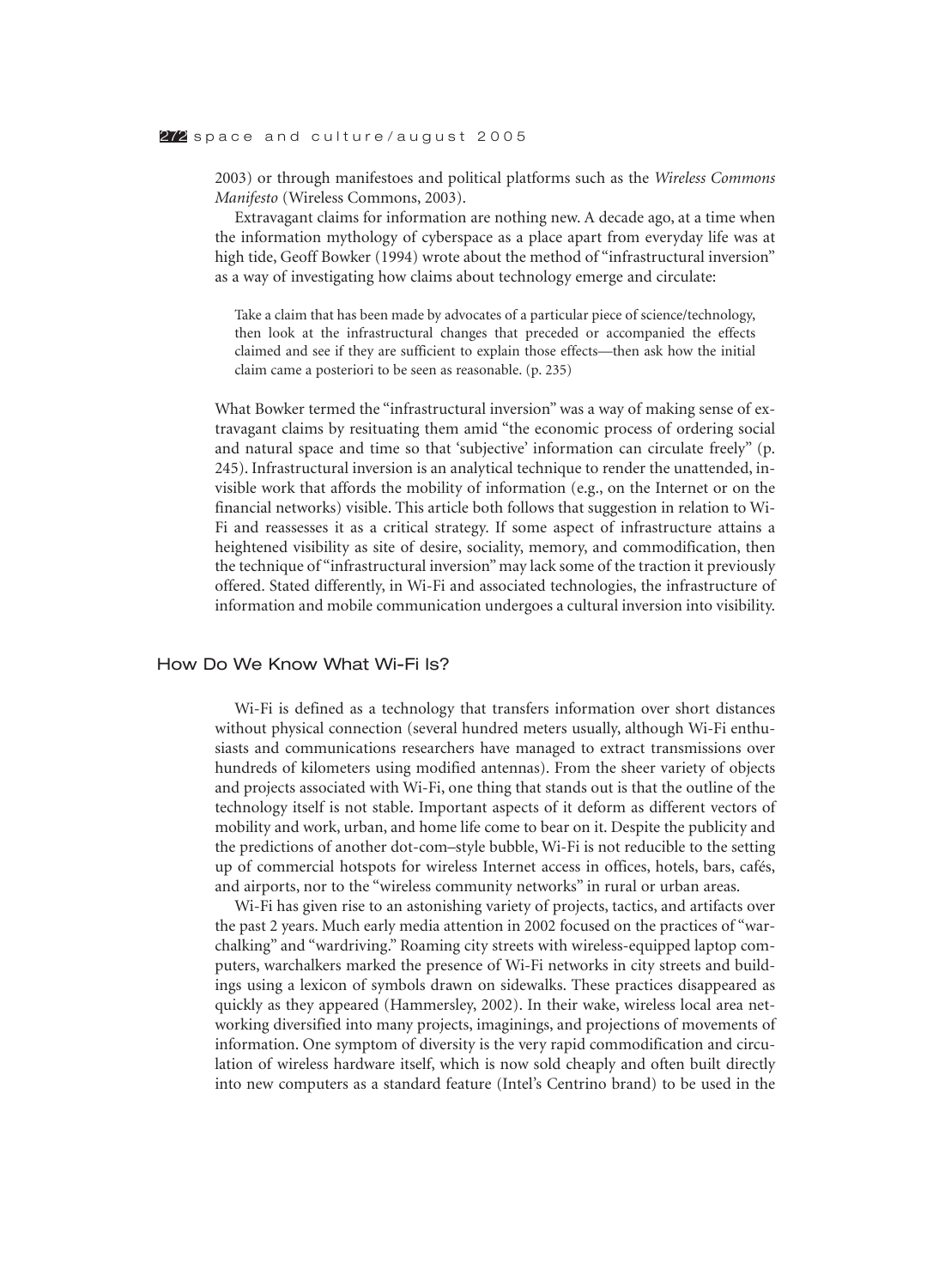home, the office, or hotspots. Another is the hybridizations of Wi-Fi technology with consumer electronic devices, such as ghetto blasters (BassStation, 2003) televisions (Sharp), audiovisual systems, digital cameras (Nikon, Kodak), and toy robots (Sony). The 802.11b communication protocols underpinning Wi-Fi have been constantly commodified in new forms and new contexts ranging from chips to cards to standalone devices (routers, switches, mesh-network boxes for commercial and domestic applications). Very much an entity in formation, Wi-Fi cannot be clearly delineated, rendered visible or invisible. Its "form factor" or physical shape changes rapidly through miniaturization. Its association with other technologies and infrastructures is multiple and shifting (e.g., it is being coupled with "3G" [third-generation] cellular telephone technologies).

Wi-Fi also continually surfaces in different geographical, institutional, and economic constellations. The technology was modified to allow large-scale or long-distance infrastructures (a remote village in Laos, Jhai Foundation, 2003; base camp at Mount Everest; a long-distance link in the north of Sweden; connections between the Solomon Islands in the South Pacific, Pareti, 2002). Many different urban and rural Wi-Fi projects and organizations burgeoned in neighborhoods (the countless "community Wi-Fi networks") and artist-activist groups such as Consume (2003). Widely reported in the print media, such projects were useful to hardware producers as a way of heightening visibility or "accelerating deployment" of Wi-Fi, as one of the Intel Corporation's (2003) press releases puts it. At the same time, wireless local area networks (WLANs; information networks based on Wi-Fi) percolated quickly through the arms of the state (military, education, justice, health, law enforcement) and through commercial sites (offices, shops, airports, hotels, train stations, trains, airplanes, cars, ferries, cafés, vineyards, courtrooms, conference centers, educational institutions, etc.).

Against a burgeoning background of wireless data networks (3G, ultra-wideband, WiMAX), one could say that Wi-Fi presents a matrix of technospatial potentials whose combinations and permutations are enumerated, tested, and adjusted in different spaces and movements. These potentials induce people's movements in different bounded spaces (kitchens, lobbies, cabins, streets, offices, plazas, alleys, floors, gardens, parks, filling station forecourts) connected to various movements of information (e-mailing, Webcam viewing, online chat, streaming audiovisual content such as music and TV, Internet telephony, blogging, photoblogging, online news, etc.). Wi-Fi mobility, then, articulates two movements together. (For instance, Wi-Fi enables firstclass airline passengers to surf the Web as they cross the Atlantic.) Different manipulations of spatial movements in offices, homes, and public places result from this articulation. Only a few years ago, for instance, a router or switch was a piece of technical infrastructure that houses or apartments didn't need or have. With Wi-Fi and broadband Internet, it has suddenly become desirable for every home, let alone office, to have a miniature communications infrastructure—a router or a switch and perhaps a firewall for security—that coordinates movements of information in the home and connects the domestic communications infrastructure to the Internet. If, "thanks to the BT Voyager 2000 [a typical domestic Wi-Fi setup]…you can roam your home and garden at will" (BT, 2003, p. 104) with a laptop and still be connected to the Internet, it is because home occupants have been endowed with "freedom of movement to go with that freedom of information" (p. 104). An almost ironic reference to the Internet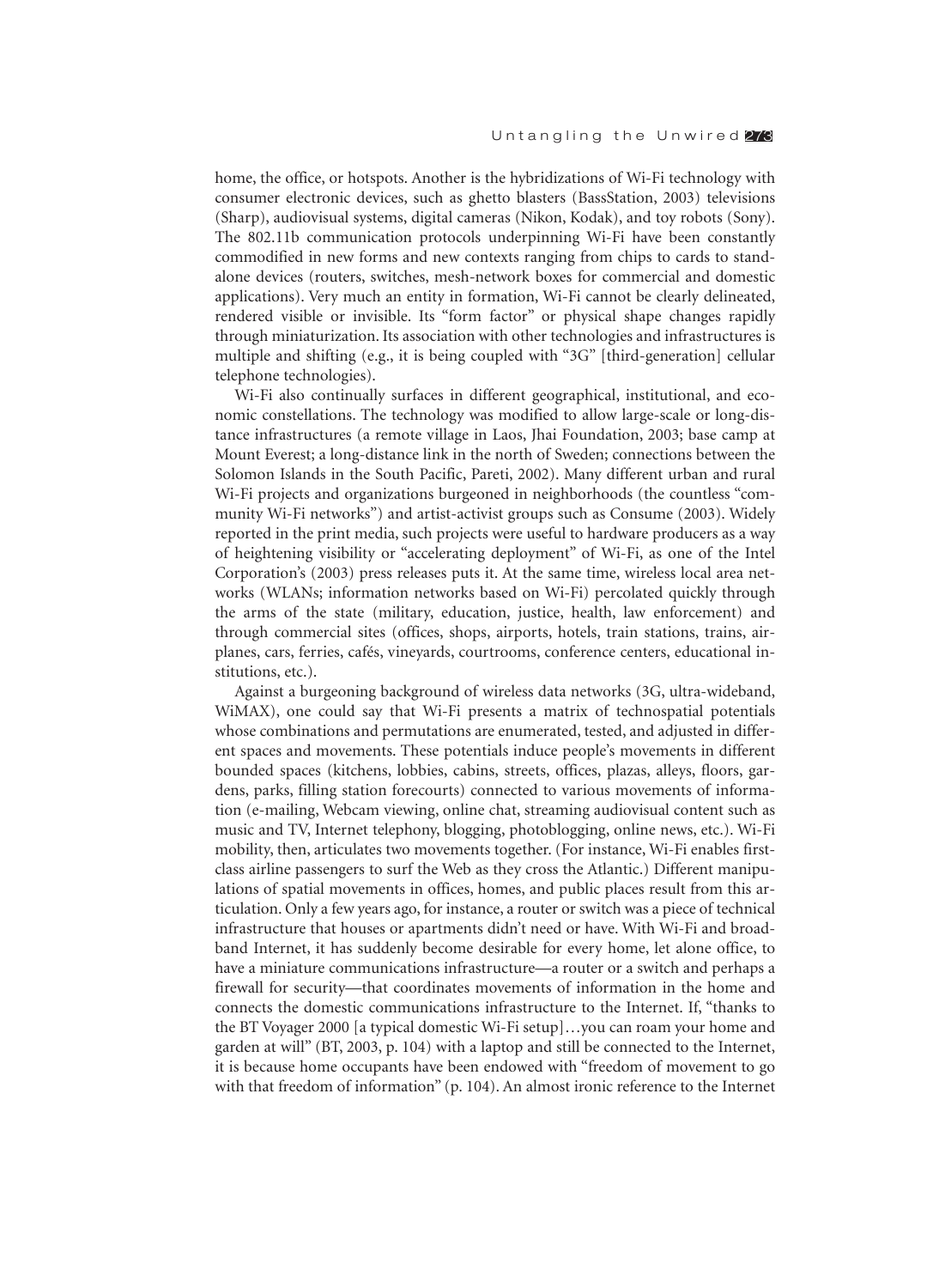as utopian social-political project ("that freedom of information") now underpins a vastly diminished promise of escape from a desk and of freedom to move in and around the domestic environment.

# Wi-Fi as "Kludge"

How can the abundance of Wi-Fi examples be analyzed? As implied above, Wi-Fi, including the circulation of the capitalized term *Wi-Fi* itself, a registered trademark of the Wi-Fi Alliance (2003a) industry group, is more like an event than a thing. The abundance of Wi-Fi examples, applications, initiatives, and projects attests to the generativity of this event. However, the abundance of examples hides some complications and anomalies associated with Wi-Fi. The 802.11b protocols that underlie Wi-Fi are somewhat singular. A participant in the Consume project, based in Greenwich, London, touched on this when he exclaimed during an interview, "802.11b is a kludge" (J. Stevens, interview, March 14, 2003, London). *Kludge*, according to the *New Hackers Dictionary*, is a hacker term for an "ill-assorted collection of poorly matching parts, forming a distressing whole" (Raymond, 1996, p. 221). After hearing and seeing so much about the promise of Wi-Fi, and about how adaptable, powerful, and effective it is, it is striking to hear Wi-Fi, a very highly promoted and arguably successful networking technology built into millions of systems today, called a "distressing whole." Given that the interviewee was heavily involved in a successful wireless project that had many operational nodes deployed and working, why should he call the protocol itself a kludge?

A long history of kludges constitutes the material culture of media. The quasi-geometrico-optical metaphor of "convergence" neatens up the unstable mixtures of audiovisual, communications, and computing technologies that have been occurring for the past few decades as various sound, visual, televisual, textual, graphical, telephonic, and now radio media were crammed inside personal computers and into many other mobile and consumer electronics forms. Kludges do not always arise from technical deficiency in design. They sometimes attest to the divergent realities articulated together in technical objects. Whereas the notion of convergence emphasizes reduction to a well-defined context or state of affairs, "kludge" gestures toward *relationality*, to ongoing changes in nature stemming from juxtapositions. The cultural theorist Brian Massumi's (2000) concept of relationality captures certain aspects of a kludge well:

Call the openness of an interaction to being affected by something new in away that qualitatively changes its dynamic nature *relationality*. Relationality is a global excess of belonging-together enabled by but not reducible to the bare fact of having objectively come-together. (p. 191)

Relationality in this sense of transcontextual anomaly or excess belonging-together connects closely to the articulation of movements together in Wi-Fi. The "complaint" about the Wi-Fi kludge was quite specific: It was directed at the Wi-Fi protocol, 802.11b (Institute of Electrical and Electronics Engineers, 1999), but would also apply to more recent versions (802.11a and 802.11g). A *protocol* proposes a set of rules that allow machines or devices to communicate with each other without ambiguity (Galloway, 2004). Computer science defines a protocol as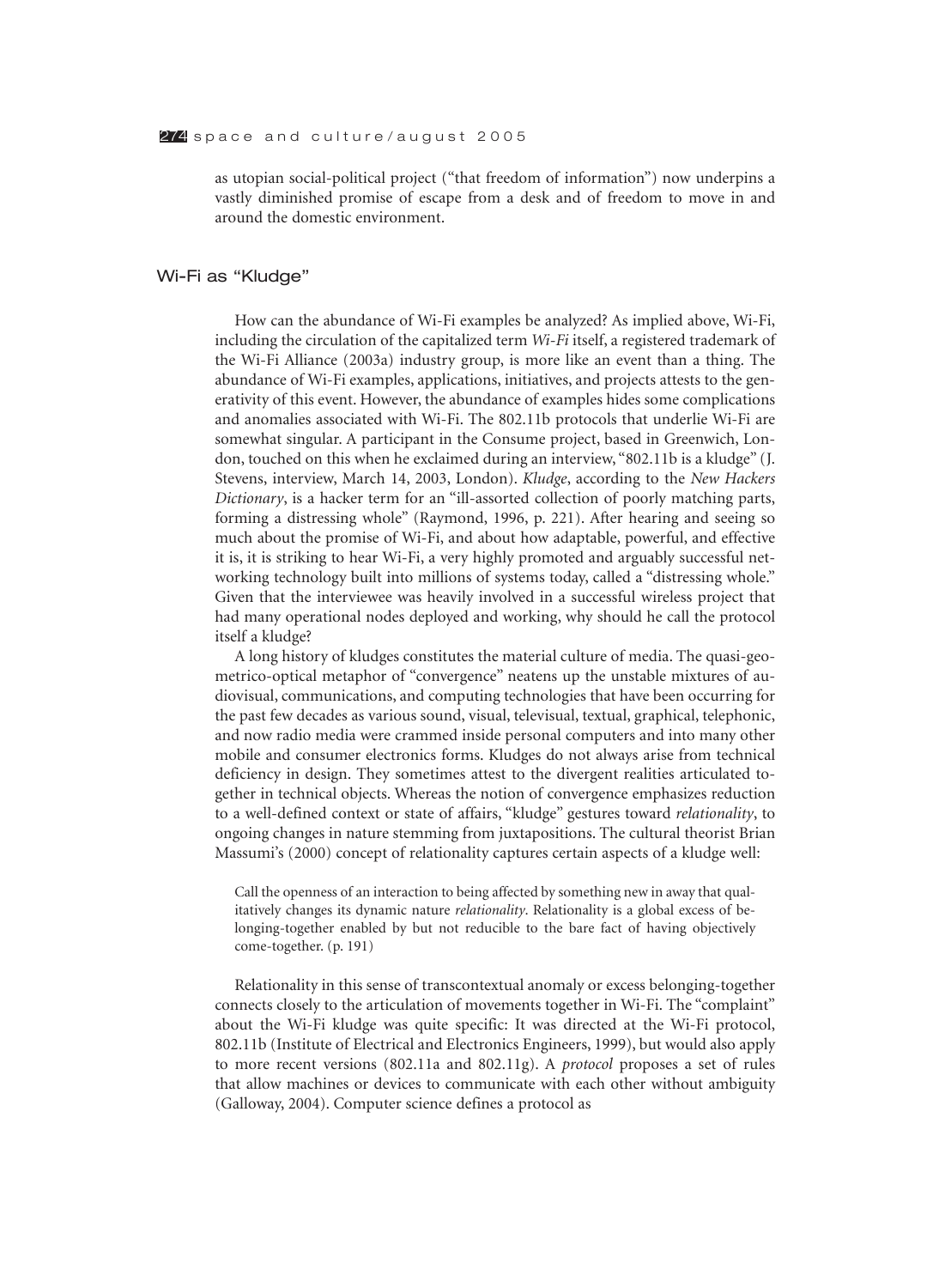an agreement that governs the procedures used to exchange information between cooperating entities. More specifically, a protocol is such an agreement operating between entities that have no direct means of exchanging information, but that do so by passing information across a local interface to so-called lower-level protocols, until the lowest, physical, level is reached. The information is transferred to the remote location using the lowest-level protocol, and then passes upward via the interfaces until it reaches the corresponding level at the destination.…See also seven-layer reference model. (*A Dictionary of Computing*, 2004)

Without delving too deeply into technicalities here, Institute of Electrical and Electronic Engineers (IEEE) Standard 802.11b, or Wi-Fi, is a protocol defined as part of a larger suite of standards dealing with digital communications, the 802 family. These interlocking standards, usually implemented in computer code, sometimes built directly into semiconductor hardware, form the fabric of the Internet. The standards document for 802.11b published by the IEEE (1999) is titled *IEEE Std 802.11b-1999 Part 11: Wireless LAN Medium Access Control (MAC) and Physical Layer (PHY) Specifications: Higher-Speed Physical Layer Extension in the 2.4 GHz Band*.

Although protocols are intended to reduce ambiguity and eliminate openness to unexpected interactions, they sometimes have the opposite effect. As the title of the IEEE's (1999) document states, the 802.11b protocol describes a way for computers to be networked together using an unregulated portion of the electromagnetic spectrum, 2.4 GHz. This is described as a physical layer (PHY) extension. Like most contemporary standards and protocols, the 802.11b protocol is enmeshed in a web of other standards and protocols. The protocol refers to and relies on a broader standard for communications known as the Open Systems Interconnection (OSI) model (on the significance of OSI in the history of the Internet, see Abbate, 2000, pp. 167-177). In this model, the term *physical layer* designates the physical and electrical components of a computer network. The PHY typically constitutes the most stable and inert, least mobile components of the Internet. It includes all the wires, cables, optical fibers, microwave links, network sockets, and telephone lines out of which contemporary computer (and increasingly telecommunication) networks are cobbled together. Everything else in the network architecture contrives to hide the PHY, to push it "down" to the bottom of the so-called protocol stack and to literally put it behind walls, in server rooms, and/or inside manufactured hardware such as semiconductor circuitry (Smith, 2004). Often, it remains visible only in the form of the 10 base-T sockets into which PCs are connected.

From the standpoint of the kludge, it is significant that Wi-Fi straddles *two* of the seven layers of communication—medium access control (MAC) and the PHY—defined by the OSI model. The kludge of the 802.11 protocols lies in the contradictions between the lability of the PHY, which no longer resides in cables but occupies radio signals, and the organizational topology of the network implicit to a specific MAC protocol, Ethernet, which limits the number of networks nodes (or attached computers) and organizes them in a treelike hierarchy suitable for local area networks (LANs; such as those found in office buildings). In protocol 802.11b (and its companion versions 802.11a and 802.11g), the PHY layer has spread out of cable into the electromagnetic spectrum. Once it moves out of wires into the electromagnetic spectrum, the PHY layer crosses some social, political, and cultural boundaries aligned with built space (e.g., the line between public and private) that the MAC layer seeks to hold in place. The awkwardness of Wi-Fi mobility, and the reason that it generates so many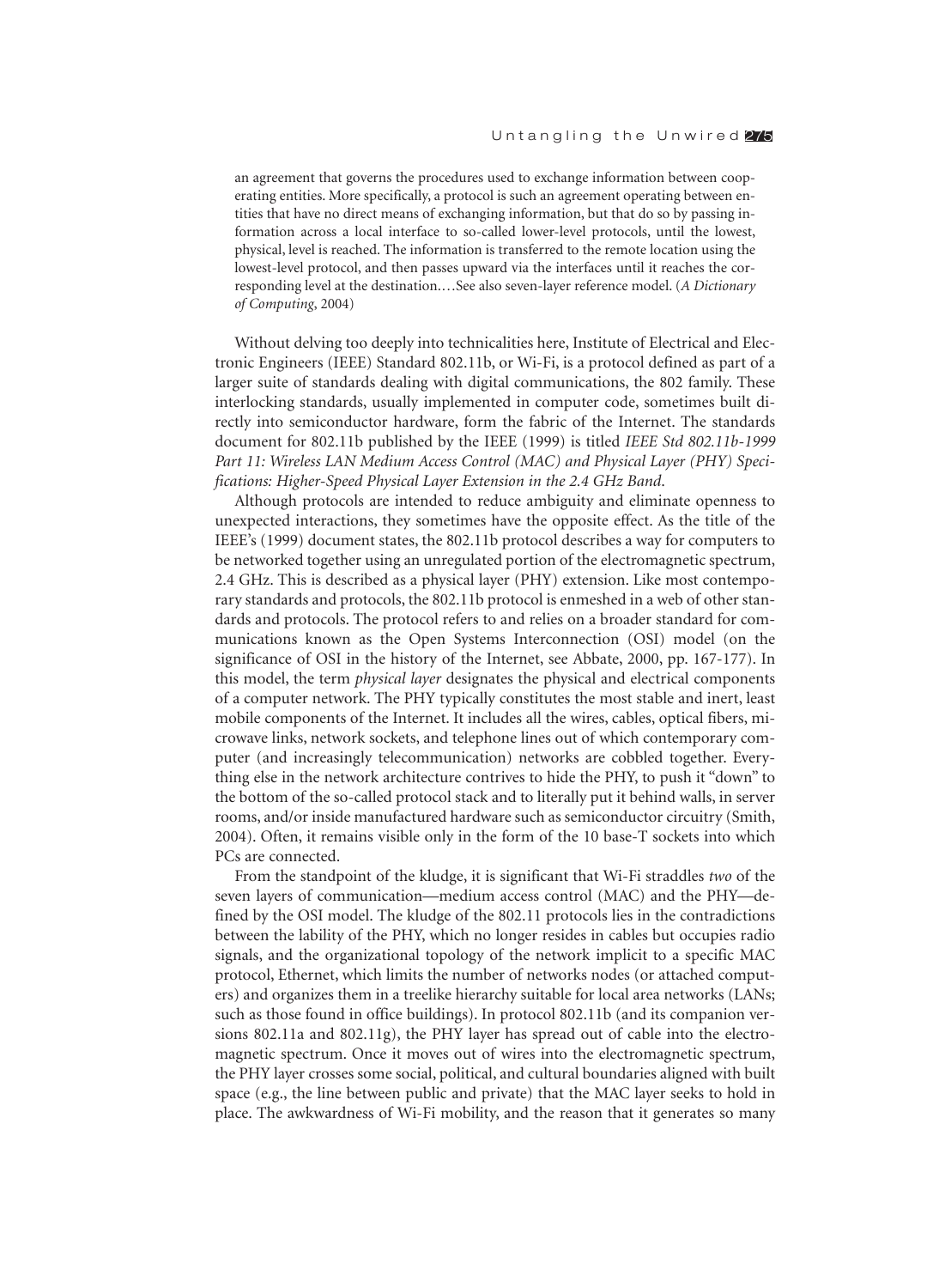forms, incarnations, experiments, and hacks, comes from the juxtaposition of a MAC protocol meant for well-defined, centrally administered, and self-contained LANs such as offices with a proliferating PHY, propagating signals across once impermeable boundaries and between once divided spaces (home office and kitchen). The "kludge" to which the software developer referred is deeply implicated in the protocol. It is not an accident that has befallen it because of bad technical work. The coalescence of divergent organizations of space and movement at the interface between the physical and MAC layers produces interesting instabilities.

#### Two Spatial Idioms Arising From the Wi-Fi Kludge

The kludge suggests both why Wi-Fi will be superseded and why it will generate a variety of mutations, performances, implementations, and instantiations. The abundance of Wi-Fi-related phenomena can be read as animated by an instability arising from competing logics of space, communication, and movement implicit to Wi-Fi itself. At this moment in the supersaturated medium of communication networks, many different imaginings of mobility and connectivity are in contention. They project different network topologies, different idioms of movement, ownership, and regulation. In differentiating the idioms of these spaces, movements, and controls, communications infrastructures become a locus of social-cultural-material struggle. Wi-Fi, as a material-social-cultural process that changes communication infrastructures in a variety of locations, precipitates a diversity of movements that shift thresholds between public and private, between individual and collective. At the moment, two principal topological idioms circulate through 802.11b. The first presents Wi-Fi as a way of combining access to information networks with mobility. One could call this the MAC idiom. The second regards WLANs as a way of making visible or engaging with certain social, economic, and even political obstacles affecting information networks. That idiom might be called the PHY idiom.

#### MEDIUM ACCESS CONTROL

The term *Wi-Fi*, coined in 1999 (Wi-Fi Alliance, 2003a), abbreviates "wireless fidelity" and resonates with relatively expensive home sound reproduction technology dating from the 1950s, "hi-fi." It tacitly links Wi-Fi to domestic architecture and consumer electronics rather than to cyberspace or corporate infrastructure. This resonance of "high quality but for domestic use" pervades the dominant idiom in which 802.11b equipment and software is represented, installed, and used. Yet there are some evident tensions here. The MAC idiom grapples with the representational problem of rendering something visible—a new modality of communication infrastructure while stressing its invisibility and its ease of use. Recent Intel Corporation promotions of Centrino computing products have heavily featured Wi-Fi. Intel is just one salient example among the real plethora of enterprises, schemes, and strategies centering on Wi-Fi as the basis of connected mobile computing. Mobility is understood here as allowing people to more easily use computers in different places by disconnecting computers from walls, wires, and sockets. The Centrino chipsets have been promoted through the slogan "The unwired office starts inside" (Intel Corporation, 2003). The integration of wireless capability into the "inside" is represented in the current adver-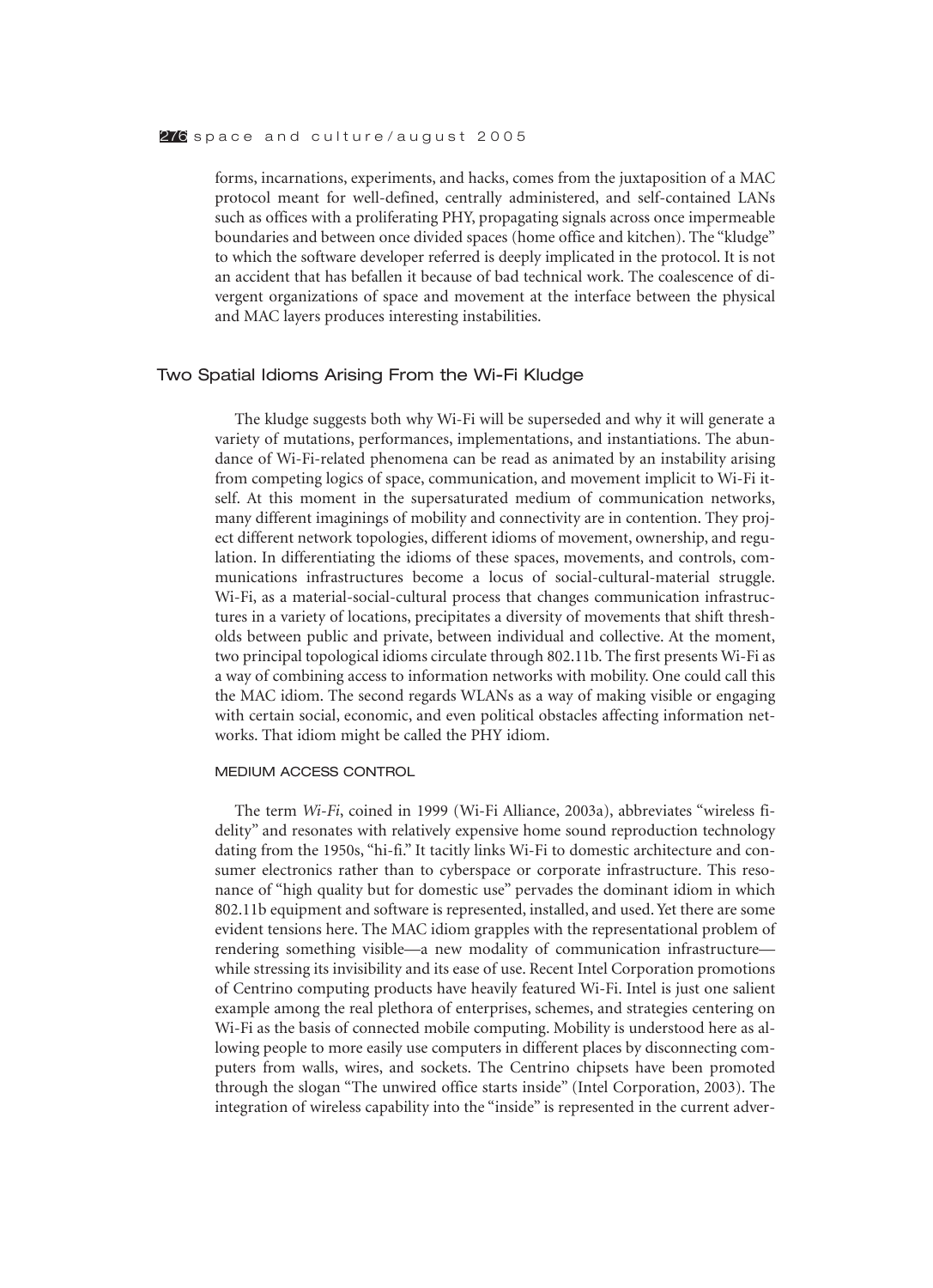tisements by an "x-ray" image of the motherboard of a laptop computer (Intel Corporation, 2003). Although "convergence" between communications hardware and computing hardware has been occurring for several decades (Ethernet network interface cards have been standard computer components for a decade), in producing and promoting the coalescence of hardware and Wi-Fi, Intel is banking on the ubiquitous naturalization of wireless networking. By embedding nonproprietary conventional objects such as the 802.11b protocols into the lowest level of commodity computer platforms, they become quasi-invisible, naturalized components of the ongoing "convergence" of computing and communication.

Intel's advertising slogan, "The unwired office starts inside," can be read in another way. The "inside" might also be that of the "Wi-Fi user," the person has begun to internalize network infrastructure connectivity as given throughout public, private, work, home, leisure, travel, and war zones. The human figures, usually men, seen in many promotional images associated with Wi-Fi characterize that "inside" in genesis in two ways. Recent Toshiba Corporation (2003) laptop computer advertisements situate a man usually alone, although occasionally at work in a casually stylish office meeting, in remote locations and relative isolation. He stands on a rocky promontory beside a storm-tossed sea, he sits in a tree house looking down on children playing in a sun-filled backyard, he looks out from a platform high above a sports stadium, or he lies on the grass in the middle of a park on a summer day. The laptop screen adjacent to these figures shows an office, a library, a scene from a film—in any case, something incongruous with where they are geographically located. In the images, it is hard to tell who is working and who is not. These men are not obviously dressed for work. The freedom to connect "in new places" to which Intel's promotions refer recurs across many different corporate promotions of Wi-Fi. An affirmation of "freedom"—"enter the world of freedom computing" (Toshiba Corporation, 2003), "lose the wires, be free" (MyZones, 2003)—is attached to an absence of wires. Not having to plug a computer into a socket in the wall to send and receive e-mail, download files, or surf the Web means that the screen loses its moorings and begins to float around. The socket in the wall to which screens are tethered dissolves. In other words, for the unwired user, the relation between screen and fixed infrastructure changes. Communication is no longer incarcerated, connectivity becomes quasi-independent of location, and others become somewhat invisible.

This seamless incorporation is balanced by attempts to make certain places more salient: *hotspots*. Rather than just including hardware to handle 802.11b communications in its core chipsets, Intel "has been working with leading wireless network service providers, hotels, airports, retail and restaurant chains worldwide to accelerate deployment and increase awareness of wireless public hotspots" (Intel Corporation, 2003). The chip manufacturer wants to "accelerate deployment" of the technology by negotiating with other businesses, such as hotels, cafés, bars, and airports, and offering a "verification program":

Intel has developed the Wireless Verification Program, which includes engineering and testing of Intel Centrino Mobile Technology with various access point devices, software combinations, hotspot locations and wireless service providers to verify they are compatible.…The company expects to verify more than 10,000 by the end of the year.

Intel has staged "wireless days," with free national access in the United Kingdom and the United States, and also awarded cities for being the "most unwired."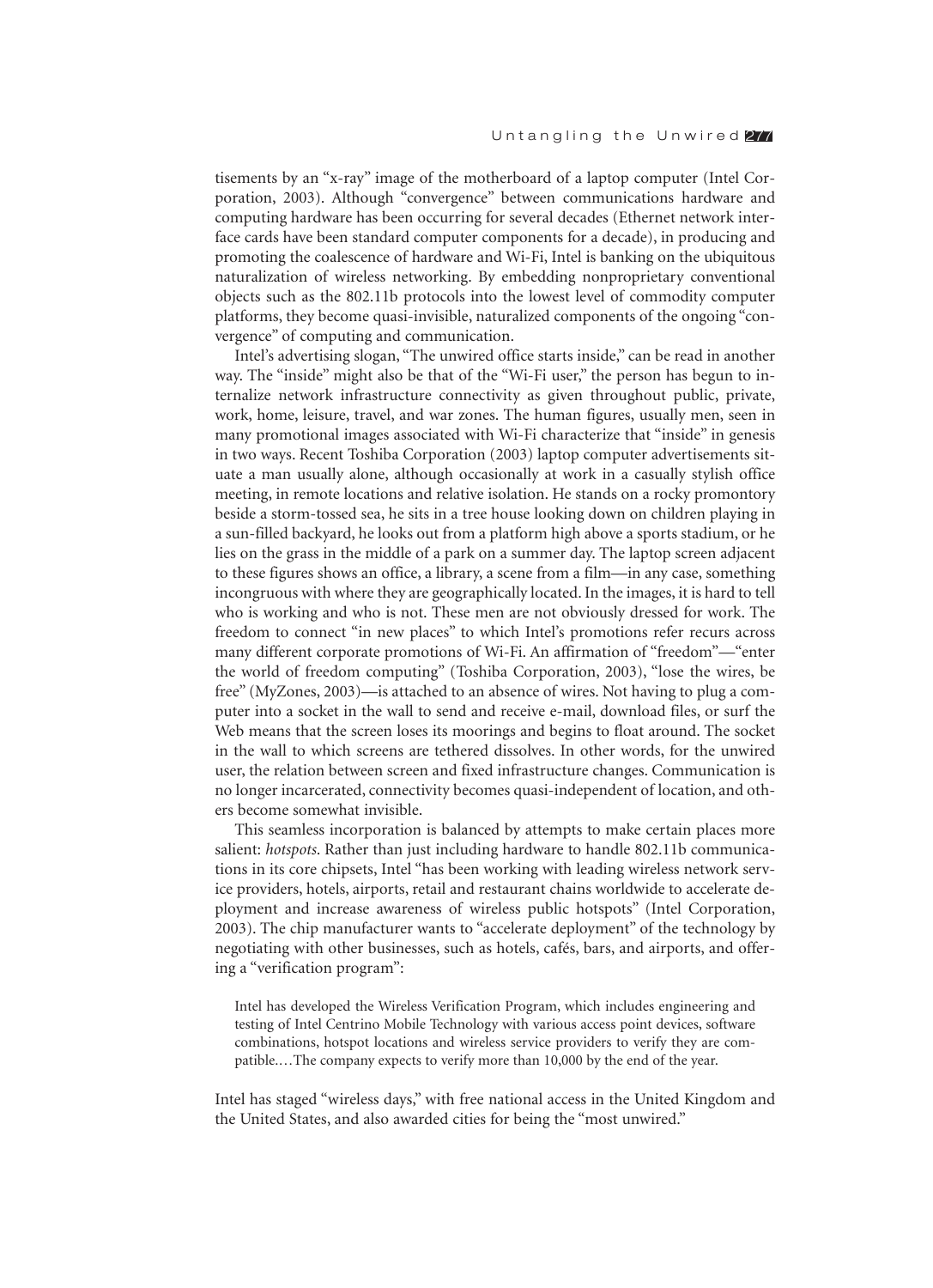The hotspot is a significant topological component of the MAC idiom. Hotspots are widely scattered throughout North America, Europe, and Southeast Asia (see Wi-Fi Alliance, 2003b, for a geographical location database). Driven somewhat belatedly by telecommunications corporation investment, hotspots have rapidly multiplied in affluent urban zones, such as inner-city London, Manhattan, Seattle, and Singapore, but they can also be found in almost any town bigger than a village in the United Kingdom. In principle, a hotspot is a point of intersecting flows, a place where heavy traffic or concentrated activity occurs. Starbucks ("We serve more than coffee"), McDonald's ("Bites or bytes, we do both"), airports, hotel lobbies, and bars are making themselves into Wi-Fi access points for the Internet so that drinking coffee, eating burgers, and waiting for a flight become associated with network access. The flow of food, drink, and passengers merges with flows of data.<sup>2</sup>

A final element of the MAC idiom suggests that the interaction between freedom, mobility, and invisibility is more complicated. Invisible networks seem to invite deviance and illicit intrusion. In the computer industry, systems administrators and technical directors regard Wi-Fi warily because Wi-Fi disconnects network topology from the controlled spaces of cables, conduits, and switching rooms. At the Wireless LAN Event, staged at the Olympia Exhibition Centre in London in late May 2003 (Wireless LAN Event, 2003), many of the most well attended seminars on the schedule addressed Wi-Fi *security*. From the perspective of the MAC idiom, an important component of the world of freedom means practically excluding unwanted participants from the networks. The freedom of attachment correlates with freedom from the presence of unwanted others.

There are several aspects to the prominence of security as a problematic. Technicians and administrators from corporate information technology departments regard Wi-Fi as threatening the boundaries of their organizations' networks. Whereas connections to wires and cable can be visually traced like railway lines, wireless networks spread out diffusely and invisibly, even if they don't go very far. (How far a wireless network can reach depends on the sensitivity of the antennas in use and the local terrain.) The seminars on security figured the "threat" in terms of different possible vulnerabilities and attacks on the integrity of the corporate body. The recent arrest by the Federal Bureau of Investigation of Wi-Fi hackers in a shopping mall parking lot in Detroit (Poulsen, 2003), the trial of a hacker who accessed a county court's Wi-Fi network in Texas, and the arrest of a man downloading child pornography using a laptop in his car in Toronto (CTV.ca News Staff, 2003) have all heightened sensitivities about unauthorized access to Wi-Fi networks. But unauthorized access to networks from outside is only part of the worry. The danger comes from people within organizations. The software and hardware tools on display at the Wireless LAN Event, and written about extensively in myriad how-to computer books, in trade publications, and on Web sites, are also concerned with controlling access *within* an organization. For instance, network analysis tools on sale at the exhibition allow Wi-Fi network administrators to identify "rogue nodes" attached to their networks by someone *in* their organizations as well as to block attempts to connect to the networks from outside (e.g., AiroPeek NX, an "expert 802.11 wireless LAN network analyzer"). As yet, procedures and mechanisms for controlling access to Wi-Fi networks are still in a state of flux. These security seminars are one important way in which the MAC idiom practically negotiates th redrawing of the boundaries between public and private space, between corporate and noncorporate, between individual and collective spaces.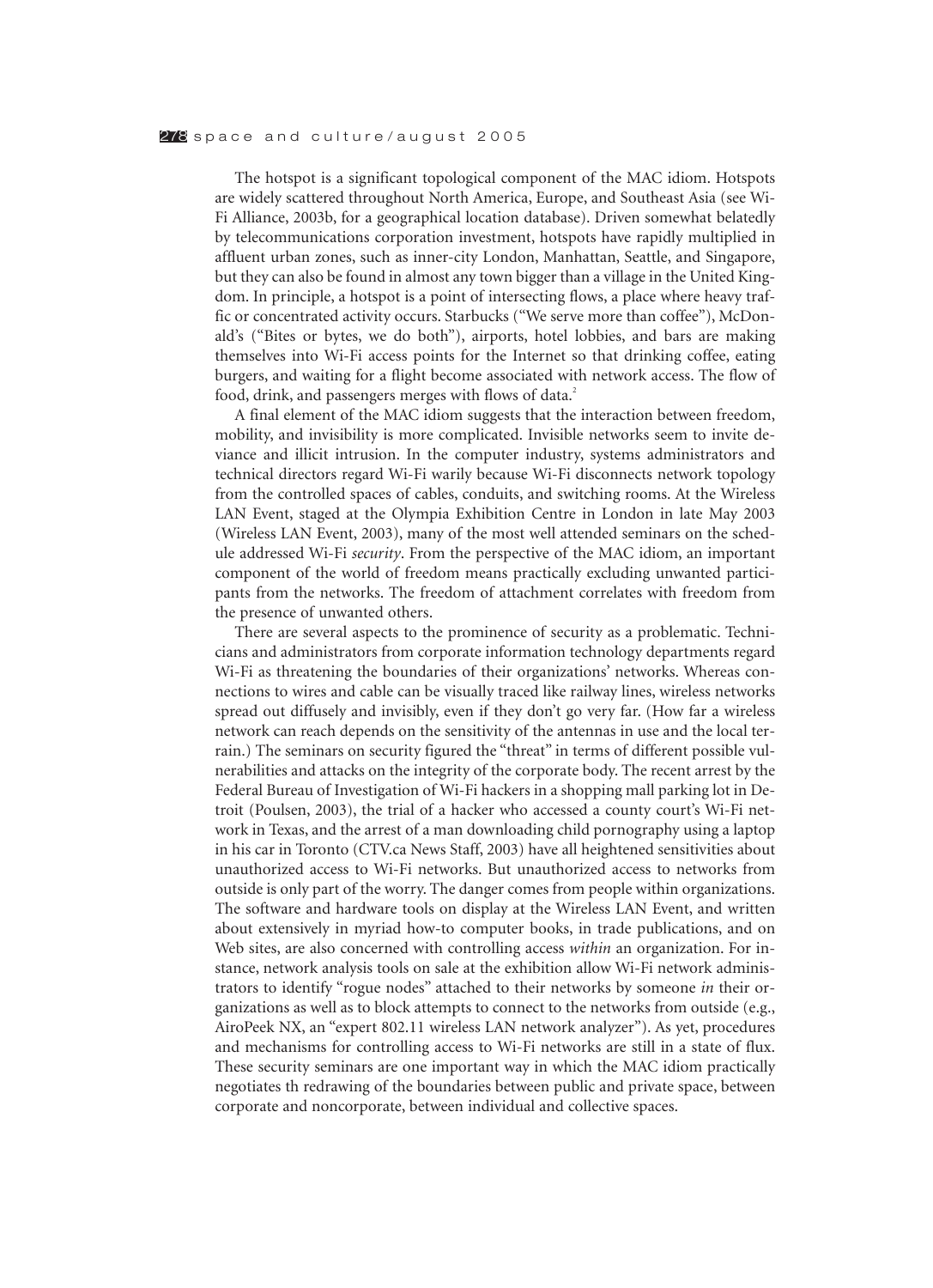In sum, the MAC idiom, as a practical imagining of mobile communication, highlights several different topological features of wireless networks. The 802.11 protocols are compressed into increasingly invisible commodity hardware merged with the silicon substrate. At the same time, the spatial distribution of network connectivity often takes the form of commercial hotspots that need to make, for the moment at least, the existence of quasi-invisible wireless networks infrastructures visible. The unwiring of homes and offices parallels these quasi-public venues. Human figures carrying their computers within range of a hotspot/office/home wireless access points are promised a freedom from network cables, fixed wall sockets, and desks. But they are also uncoupled from the presence of others. This latter uncoupling is not decisive or certain, for the move away from desks also exposes new interfaces for others. This uncertainty features prominently in the concern with security, the practical tactics for regulating access to networks and for preventing networks from growing unexpectedly ("rogue nodes").

#### UNEARTHING THE PHY

Andrew Ross (1991) astutely argued over a decade ago that technologies rely on popular participation: "No frame of technological inevitability has not already interacted with popular needs and desires; no introduction of machineries of control has not already been negotiated to some degree in the arena of popular consent" (p. 98).

Consistently, media attention to Wi-Fi has been attracted by the possibility that Wi-Fi networks might be something more than another event staged for the benefit of computer hardware manufacturers, whose main product, the computer, has become a sluggish sales performer and who are now retooling themselves as home entertainment electronics producers. Similarly, the many "community wireless networking" projects that began to spring up in many different parts of the world in 2002 have been publicized, sometimes very enthusiastically in the mainstream press, as an alternative to the commercial infrastructures of the Internet and as a release from the offices and desks that hamper the Internet. In the aftermath of the dot-com crash, anything in the domain of digital technology that carries countercultural, noncorporate cache tends to attract mainstream media interest.

The second topological-signifying idiom, the PHY mentioned above, surfaces intermittently in media stories about wireless projects. The projects span a disparate set of interests, including a geek commitment to exploring the technical limits of connectivity (e.g., the Hurghada project in Egypt; Adly, 2003), the development of a "wireless commons" (Wireless Commons, 2003), and United Nations–sponsored efforts to leapfrog infrastructural hurdles in developing countries (BBC News, 2003; United Nations, 2003). They lack the co-coordinated global advertising and publicity of corporate promotions. In contrast to the effort to attract individuals to hotspots where controlled individual access to computer networks is available, the common thread in all these projects concerns unearthing communications infrastructures, making them visible, and transforming them into sites of collective interaction and work. Rather than connecting to the Internet or to the workplace from new places and in new ways, this idiom treats connectivity to network infrastructure in urban and nonurban spaces as holding social potential that goes beyond individuals roaming their own homes, cafés, and hotel lobbies. The PHY idiom is distinguished from MAC in several ways: by a nonexclusive relation to others, by some different practices of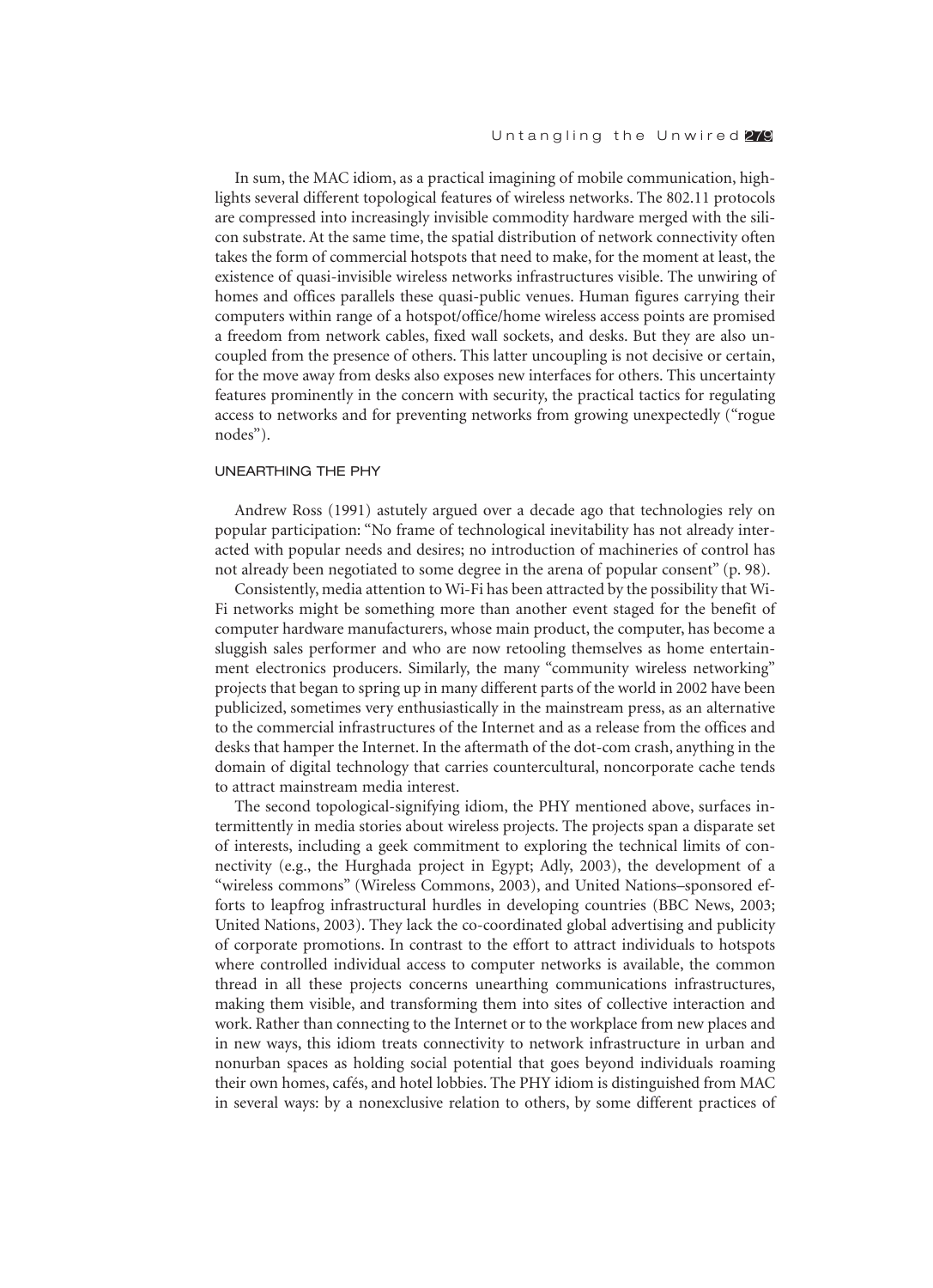space and distance, by varying degrees of politically explicit challenge to commercial ownership of infrastructure, and by an interventionist stance in relation to commodity computer hardware. Potentially at least, this idiom constitutes a more metastable, heterogeneous mixture of practices, feelings, and imaginings of communication than the MAC idiom. A transformation of media technology habitus, the embodied social knowledge of communication, infrastructure, and urban mobility, could be at stake here.

Consume, a project active in East London during 2002 and 2003, encapsulated several dimensions of the PHY idiom. Consume's components include wireless network nodes transmitting from the roof of the former Greenwich Town Hall, a Web site that represents the current state of wireless connections in a geographical area centered on London, public events, and booths that deploy wireless networks. The project has received a substantial amount of media attention over the past few years. A key figure in Consume, James Stevens, is regularly interviewed by newspapers (and academic researchers). Consume's Web site (http://www.consume.net) shows a map of London with each wireless access node marked. It provides technical information about how to connect to each node and an e-mail address for each node's owner. These wireless access points are scattered across London. In some places, their coverage overlaps; in others, there are wide gaps with no coverage (although again, this depends on the sensitivity of the antennas in use). These nodes are marked as having different operational status: Some are active, some are still being set up, some have been taken off the air for various reasons. The information is neither reliable nor accurate, because the people who operate nodes can take them off the air without notifying Consume. Until someone reports a problem, its Web site will not reflect any change. The primary function of the Web site consists not so much of providing access to wireless networks. Rather, as one person involved in another London wireless project put it,

Yeah…it's not intended to be a definitive database. What it's meant to be is, in a certain sense, a social tool. You put in your postcode, or somehow you locate yourself on it, and then you seen who's around you based on whatever details they've provided—whether that's a URL, what kind of equipment they have. And in a way, you personally make contact with them and see if it's real or not. So it serves some purpose. (Simon Worthington, interview, May 2003)

The results of the Consume project were quite localized connections between people living in the same neighborhoods of London and relatively short-lived augmentations in networked connectivity. (Further research would be needed to establish just how many people use the several hundred nodes shown in Consume's database.) A different relation to space typically emerges in these projects. Space is not necessarily seen as something that individuals traverse, picking up and shedding networks connections as they move in and out of hotspots. Just the opposite: Most of these projects aim to enroll people who are less mobile and who lack cutting-edge infrastructural connectivity.

The "wireless clinics" that Consume ran from February 2002 to July 2003 made temporary, local alterations in the topology of networked communications. They assembled people together by drawing on an interest in the intersection of culture and technology rather than simply installing wireless networks in parallel with the commercial projects. Of these events, one observer noted,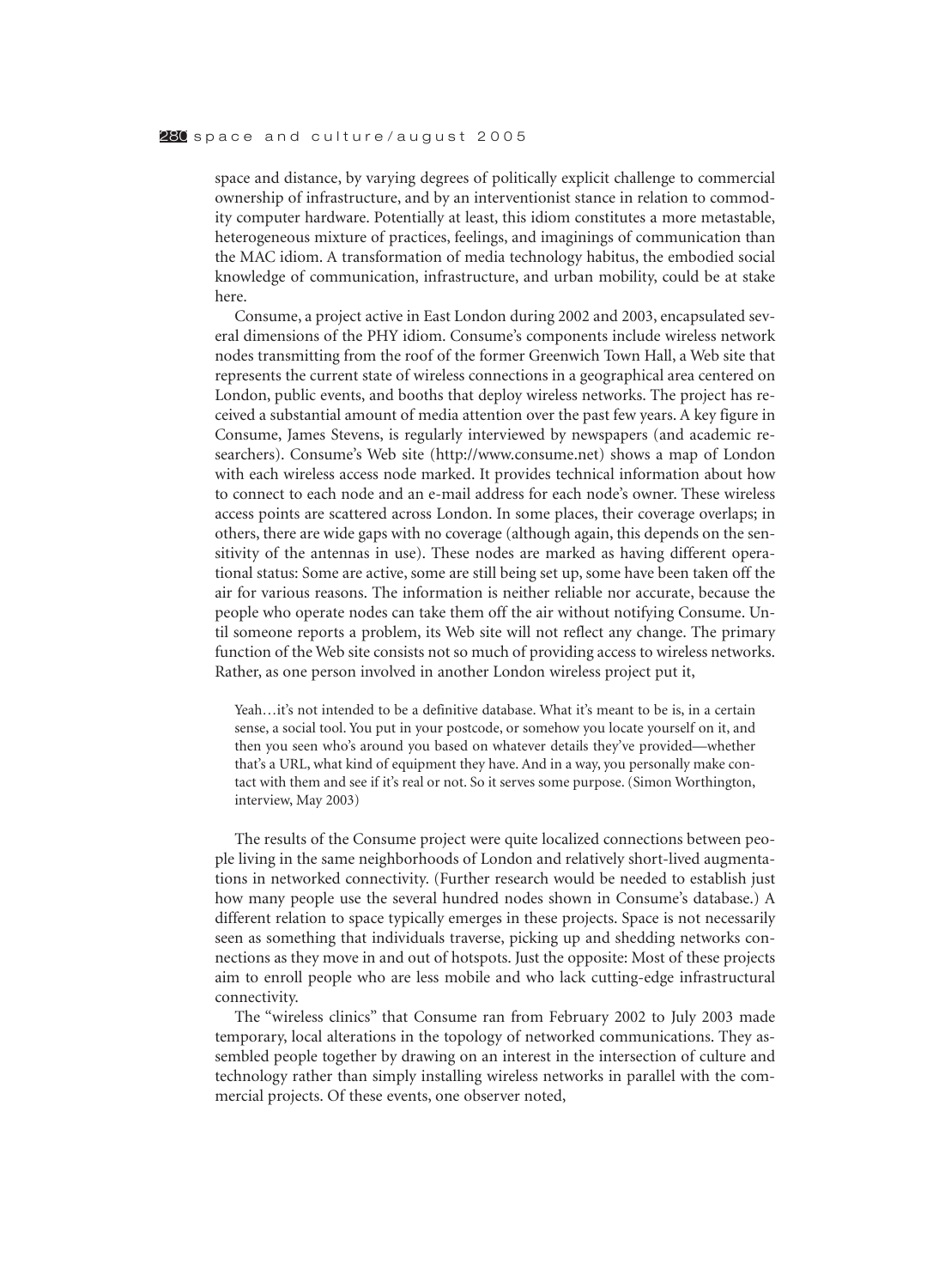Other things that Consume does that have been really useful and that our project [YouAreHere] takes part in is the events. Sometimes they're more social, fun events where people in a big old town hall use Wi-Fi to download a whole lot of music, and dj. (Simon Worthington, interview, May 2003)

Attention seems to move away from wireless technology itself toward the technology as a way to bring people into association with each other without the intermediaries of commercial internet service providers or network infrastructures.

Projects such as Consume are not totally disconnected from or opposed to the MAC idiom and its milieu. At some point, a wireless network usually connects back into commercial infrastructures. On the roof of Consume's workshop in Greenwich, one antenna points across the river toward the office buildings of Canary Wharf. For over a year, Consume had a 1 Mb/s Wi-Fi link to a data center there. When the link began to fail (perhaps because of the rampant growth of other 802.11b networks in the vicinity), Consume had to have a commercial broadband connection installed. Second, at one corner of the annual industry Wireless LAN Event in London, Consume shared a stand with the Access to Broadband Campaign (2005). The title of the project, Consume, reflects this somewhat complicated relation to commercial network infrastructures: "So that in calling it Consume, the idea is that it consumes the net, that it should be a replacement for the commercial networks, not just locally but internationally" (Simon Worthington, interview, May 2003).

Consume plays on two different senses of the word at once. On one hand, it issues an injunction to consume. People might be able to consume bandwidth almost free of charge if they have wireless equipment. They can consume bandwidth, for whatever purpose they can think of: downloading episodes of *The Simpsons*, perhaps. On the other hand, the Internet as an increasingly commercial entity to which access is controlled by different thresholds involving payment, will be consumed or eaten up.

Other organizations and groups associated with the PHY idiom take a more oppositional stance to the commercial networks. Some formulate ambitious plans to set up alternative national or international infrastructures based on Wi-Fi. Others have a much more local scope. Although Consume is not building international or even national wireless networks, it is a signatory to the *Pico Peering Agreement* (2003) and the *Wireless Commons Manifesto* (Wireless Commons, 2003). These documents represent attempts to engineer the connection of local networks into extensive ad hoc informal meshes of wireless nodes across local and national boundaries. The attempts range from manifestos (e.g., *Wireless Commons Manifesto*) to quasi-legal agreements that seek to formalize connections between networks (*Pico Peering Agreement*). What would motivate anyone to try to replace international communication infrastructures with infrastructure built and run by relatively ad hoc collectives? Their stance is not simply oppositional. Reporting on a conference held in Copenhagen that focused on developing and promulgating the *Pico Peering Agreement*, one participant suggested that

the consolidation of commercial operations in the 2.4GHz spectrum in the form of "hotspots" in hotels, airports and coffee chains, is not as threatening as it first seemed. These commercial networks continue to focus on wireless network access. The Free Network, as defined by documents such as the PPA (Pico Peering Agreement), has an entirely different and unique potential: to be a viable and competitive supplement to the inter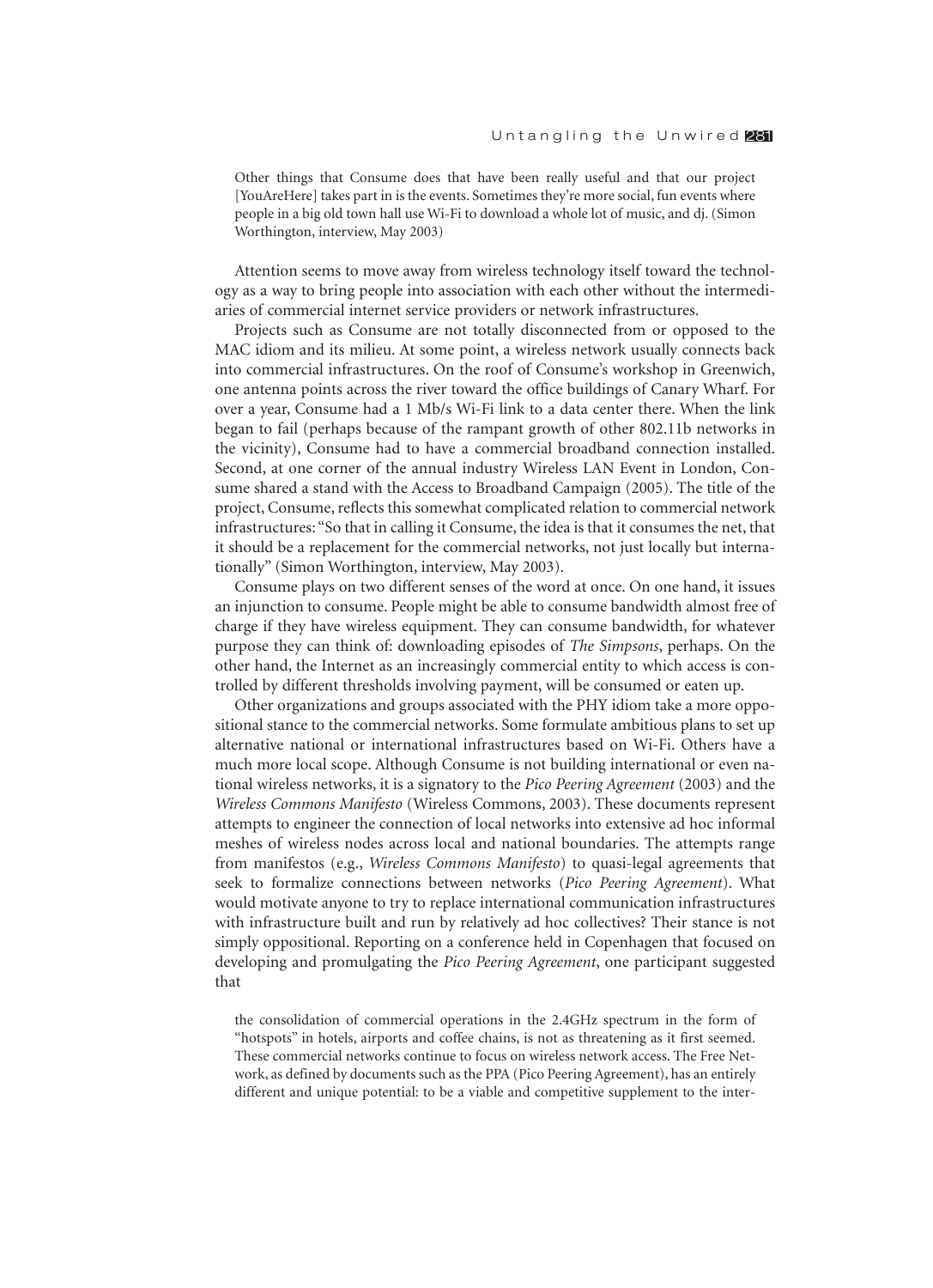net, but one where the system of ownership is decentralised enough for it to remain a "common." (Albert, 2003, p. 7)

These initiatives are directly influenced by open-source and free-software movements, and the licensing schemes of the Creative Commons, but take up a political stance in relation to infrastructure on the basis of the proposition that access to communication infrastructure should be free or a public utility.

Rather than concentrating on *hotspots* where individuals will access the Internet "in new ways," these projects aim to modify the proprietary status of the infrastructure itself by introducing collectively organized detours, bypasses, and supplements to it. Sometimes, they modify hardware or produce software. Examples of this can be seen in Consume's Greenwich studio. In the equipment room, several gray boxes stand side by side on a bench. LocustWorld's (2003) MeshBoxes allow wireless nodes to be connected in a "mesh" that can cover an extended area in the same way that a cell phone network does. Antennas are also the objects of wide-ranging modification in the PHY idiom. Modified antennas extend the range of 802.11b well beyond the technical limits of a few hundred meters. Images of these antennas figure prominently in newspaper reports (Cohen, 2003; Wainwright, 2003). Commodity hardware, assembled and modified, becomes part of the practical rhetoric of the cultural inversion of infrastructure.

The PHY idiom exhibits a much more diverse "sociogeographical" range than those of the MAC idiom, with its investment in hotspots, homes, and offices. It ranges geographically across Southeast Asia (Jhai Foundation, 2003), the Pacific Islands (St. Clair, 2003), Africa (Adly, 2003), Europe, and the United States. Whereas the MAC idiom imagines individuals enjoying the freedom to move around major metropolitan centers in Europe, North America, Japan, Korea, or Taiwan with more or less constant Internet connectivity, the PHY idiom envisages a different mobility, a mobility in infrastructure itself, in its plasticity as a site of collective work.

The desire to construct infrastructure, to create a supplementary or alternate "PHY" for the Internet, is an intriguing and significant development in the post-dotcom cultural politics of communications. With its geographical dispersion, its efforts to modify or rebuild commodities (hardware and software) and communities, its slowing down of individual movement into clusters or "meshes," and its legal-technical efforts to develop alternative, large-scale digital infrastructure, the PHY idiom diverges significantly from the sociotopological idiom of the MAC idiom. It testifies to a growing "potentialization" of physical infrastructure that adds onto or in some cases replaces commercial infrastructure.

#### Implications for the Infrastructural Inversion

Wi-Fi in general increases the mobility of digital information in built environments, but this mobility is differentiated and unstable. It may not be the most important,"disruptive," or "emergent" technology of the digital epoch. Whether it is does not matter. Instead, Wi-Fi can be analyzed as an ongoing event that articulates different types of spatial and informatic movements together. The matrix of relations between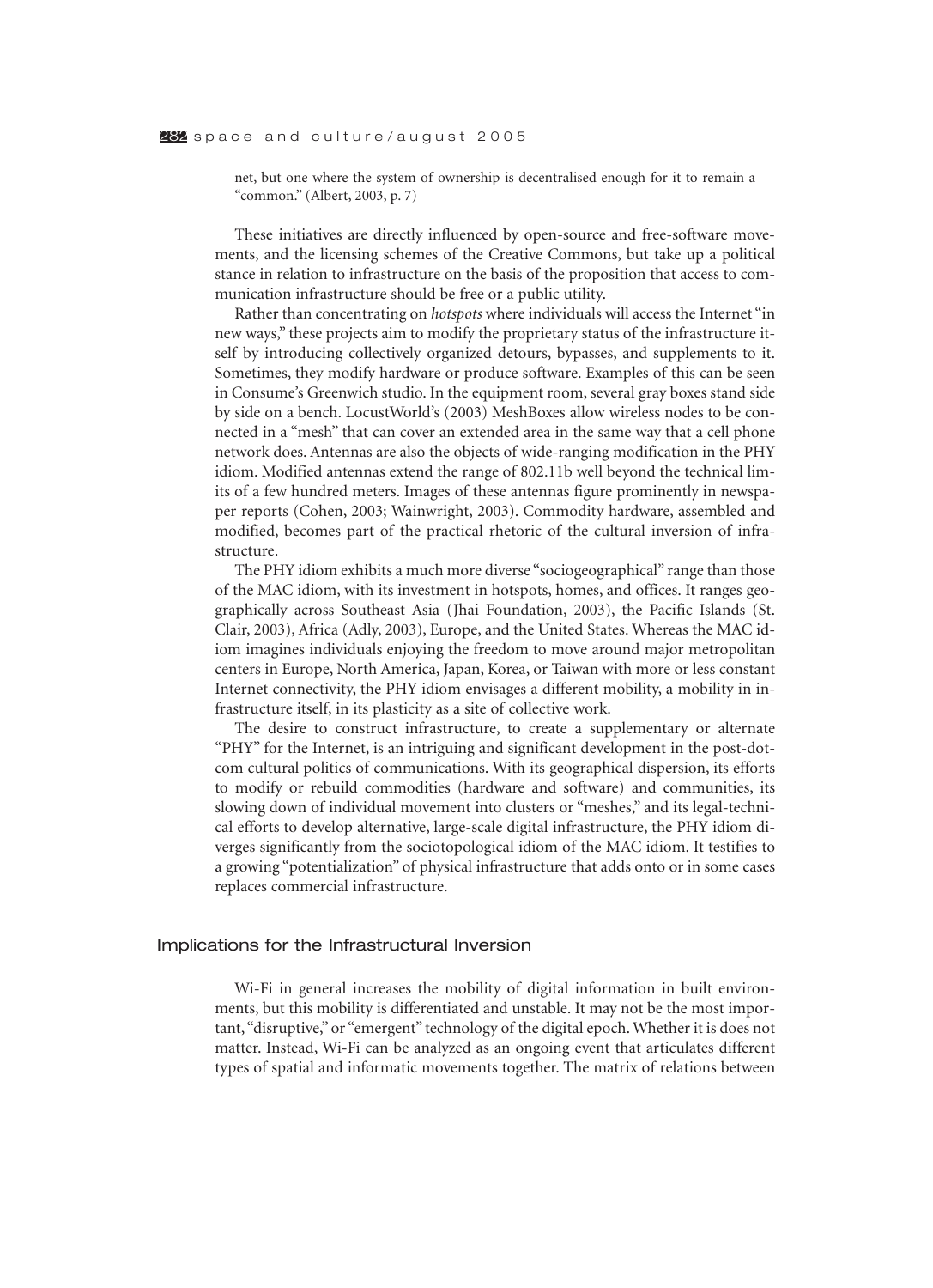these movements generates a diversity of wireless networking phenomena. These appear as gadgets, business plans, community projects, government policies, everyday habits, and vision statements. The second major argument has been that Wi-Fi's ongoing development and proliferation can be analyzed in terms of two divergent idioms or articulations of network space. The MAC and PHY idioms continue discourses of communication infrastructure and the Internet that predate Wi-Fi and that reside within the constitution of the 802.11b protocols as a sociotechnical entity. The MAC idiom frames Wi-Fi as an extension of infrastructure that must be invisible for the sake of freedom, mobility, and security. The PHY idiom treats Wi-Fi as an opportunity to change the meaning, value, and properties of infrastructure itself as a culturalpolitical-practical project. The Wi-Fi kludge holds these two awkwardly and provisionally yet constitutively together.

For academic analysis of communication infrastructures, movement, and space, seeing Wi-Fi as a kludge yields a deeper understanding of how consumption, production, appropriation, and resistance mutually condition one another. The MAC idiom uses the PHY idiom to make Wi-Fi visible and significant. The PHY idiom needs the MAC idiom to drive expansion and normalization. Their mutual dependency means treating mobile technology as a site of contestation and contingency at every level rather than a neutral medium or instrument that can be appropriated to different ends. The Wi-Fi kludge also suggests a different analysis of infrastructural inversion. Cultural theory (de Certeau, 1984), sociology (Bowker, 1996), and geography (Graham & Marvin, 2001) have treated infrastructure as something that needs to be uncovered because of social and political struggles occurring there. The ethicopolitical injunction to make infrastructure visible was motivated by a sense of the possible transformations that might result. In wireless networking, infrastructure becomes partially and intermittently visible independent of sociological analysis. What is the task of the analyst in the face of spontaneous infrastructural inversion? The kludge suggests that submersion and inversion occur simultaneously, in constructive tension, and that the Wi-Fi matrix animates different movements and different spaces. From perspective of the kludge, sorting and naming these mobilizations, and explaining how they are generated by articulation between different movements, could contribute to widening, multiplying infrastructural inversions.

### **Notes**

1. Geert Lovink (2003) asked,

To what extent has the "tech wreck" and following scandals affected our understanding of new media? No doubt there will also be cultural fall-out. Critical new media practices have been slow to respond to both the rise and the fall of dotcommania.

2. "Actually, despite their proliferation, the hotspots have not, it seems, been very hot. The bar employees often don't know of the hotspot's existence. Many hotspots are rarely used due to their excessive cost and because they remain, ironically, relatively invisible and difficult to access" (Frankston, 2003).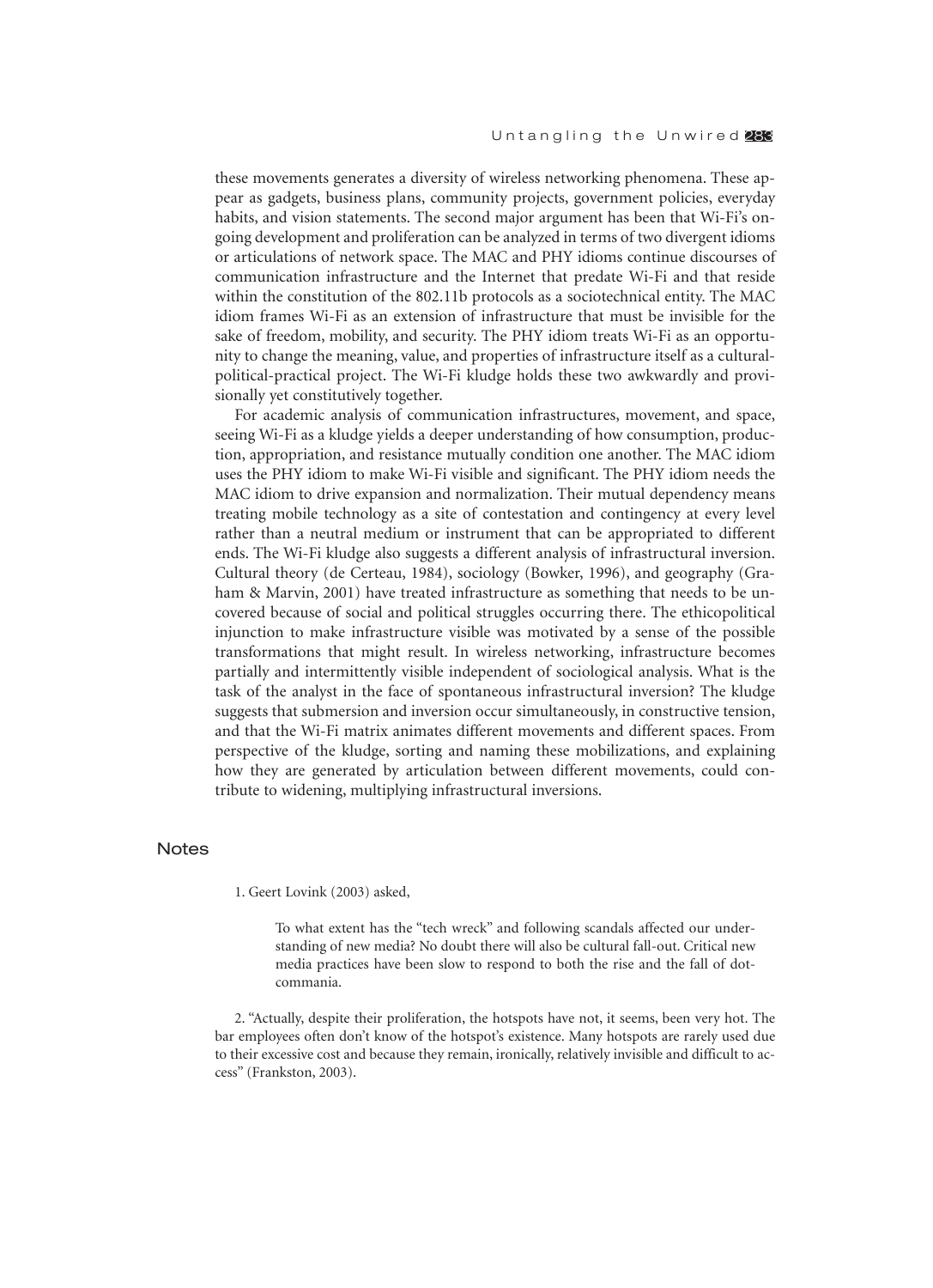#### **References**

Abbate, J. (2000). *Inventing the Internet*. Cambridge, MA: MIT Press.

- Access to Broadband Campaign. (2005). *Home page*. Retrieved May 4, 2005, from http://www.abcampaign.org/
- Adly, H. (2003). *1KM, 2Mbps, 802.11b wireless link using Linksys WAP11 + Yagi, in Hurghada, Egypt*. Retrieved January 23, 2004, from http://www.d128.com/wireless/
- Albert, S. (2003). The Copenhagen interpolation. *Mute Culture and Politics After the Net*, *26*, 6-7.
- BassStation. (2003). About BassStation. Retrieved February 15, 2004, from http://www.bassstation.net/index.php?photos
- BBC News. (2003, September 12). *UN urges Wi-Fi for all*. Retrieved September 12, 2003, from http://news.bbc.co.uk/1/hi/technology/3025734.stm
- Bowker, G. C. (1994). Information mythology: The world of/as information. In L. Bud-Frierman (Ed.), *Information acumen: The understanding and use of knowledge in modern business* (pp. 231-247). London: Routledge.
- Bowker, G. C. (1996). How things change: The history of sociotechnical structures. *Social Studies of Science*, *26*, 173-182.
- BT. (2003, February). Fantastic Voyager. *Esquire*, *13*, 104-105.
- Cohen, D. (2003, February 8). Revolution? It's all go on the western front. *The Guardian*, pp. 14-15.
- Consume. (2003). *Consume the net*. Retrieved December 4, 2003, from http://www .consume.net/index2.php
- CTV.ca News Staff. (2003). *Police warn of Wi-Fi theft by porn downloaders*. Retrieved March 15, 2004, from http://www.ctv.ca/servlet/ArticleNews/story/CTVNews/1069439746264\_ 64848946/?hub=CTVNewsAt11
- de Certeau, M. (1984). *The practice of everyday life*. Berkeley: University of California Press.
- *A dictionary of computing*. (2004). Retrieved September 20, 2004, from http://www.oxfordreference.com/views/ENTRY.html?subview=Main&entry=t11.e4193
- Frankston, Bob. (2003). *Hotspots cold cells*. Retrieved February 12, 2004, from http://www.frankston.com/public/writing.asp?name=HotCold
- Galloway, A. R. (2004). *Protocol: How control exists after decentralization*. Cambridge, MA: MIT Press.
- Graham, S. (2004). Beyond the "dazzling light": From dreams of transcendence to the "remediation" of urban life: A research manifesto. *New Media & Society*, *6*(1), 16-25.
- Graham, S., & Marvin, S. (2001). *Splintering urbanism: Networked infrastructures, technological mobilities and the urban condition*. London: Routledge.
- Hammersley, Ben. (2002). Working the Web: Warchalking. *The Guardian*. Retrieved March 12, 2004, from http://www.guardian.co.uk/online/story/0,3605,748499,00 .html
- Institute of Electrical and Electronics Engineers. (1999). *IEEE Std 802.11b-1999 Part 11: Wireless LAN medium access control (MAC) and physical layer (PHY) specifications: Higher-speed physical layer extension in the 2.4 GHz band*. New York: Author.
- Intel Corporation. (2003). *Intel announces Centrino Mobile Technology brand name*. Retrieved January 12, 2004, from http://www.intel.com/pressroom/archive/releases/20030108corp .htm
- Jhai Foundation. (2003). The Remote IT Village Project. Retrieved December 12, 2003, from http://www.jhai.org/jhai\_remoteIT.html
- Karif, O. (2003, May 22). *Is a Wi-Fi bubble building?* Retrieved February 12, 2004, from http://www.businessweek.com/technology/content/may2003/tc20030522\_ 7618\_tc119.htm
- LocustWorld. (2003). The information revolution—Mesh networking hardware and software. Retrieved February 25, 2004, from http://www.locustworld.com/